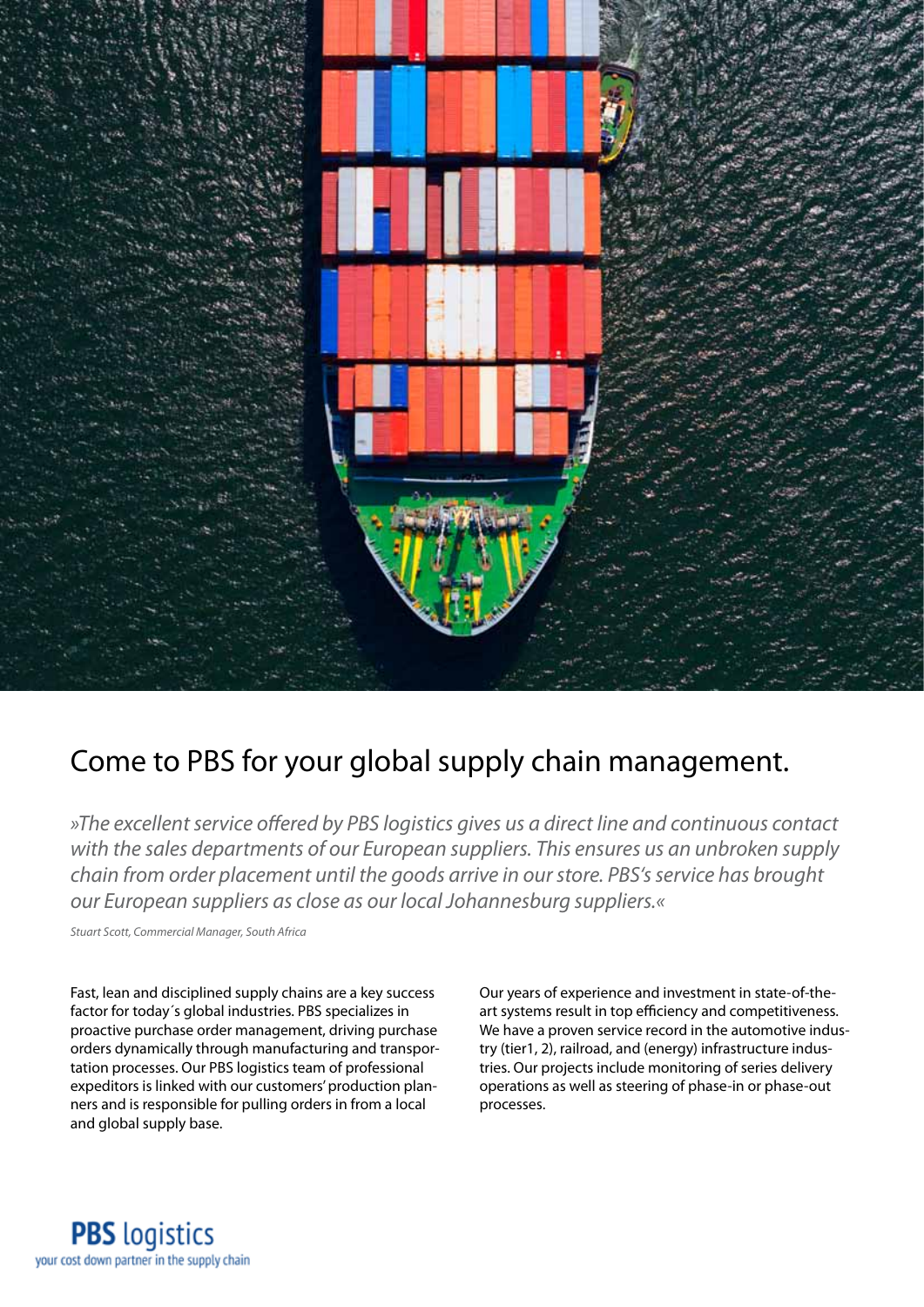

## POM - Purchase Order Management

*»In the Automobile Industry, we need speed, agility and reliable partners. PBS gives us all and stays as a valuable link on our supply chain.«*

*Manfred Wimber, Advanced Logistics Supervisor, Brasil*

If you want to achieve on-time delivery, then the subsupplier´s planning and manufacturing processes must run smoothly. When you work with PBS, we start following-up the moment the order is placed. We request order confirmation within 2 working days, uncover

potential deviations (date, quantity) and eliminate them, control milestones, follow-up and approve actual dispatch date. Our mission is to ensure that orders are produced and that the supply chain is filled on time for the most cost - efficient transportation.

# Your Benefits

## Reduced Time

PBS Logistics helps you meet the ever increasing demands for faster and leaner supply chains in the global economy.

## Reduced Risk

Pro-active purchase order management allows you to identify and eliminate potential risks and react in time to avoid escalation.

## Reduced Cost

Competent POM allows you to take advantage of the most affordable transportation methods to optimize total inbound cost and to drive smaller lot sizes through the chain for cash flow optimization.

## Increased Transparency

You have the information you need for effective supply chain control and layout planning of complex logistics projects.

### e-Xpedite – Powerful POM Tool

- • Get access to a customer-oriented, simple-to-use online POM tool with incorporated tracking function
- Enable supervision of all orders by product, project or supplier
- Integrate customer, supplier and forwarder data into a single platform with specific access rights for all involved parties
- Take advantage of an online tool which is completely SAP compatible

For a detailed description on PBS Services please visit: *www.pbs-logistics.de*

**PBS** logistics your cost down partner in the supply chain